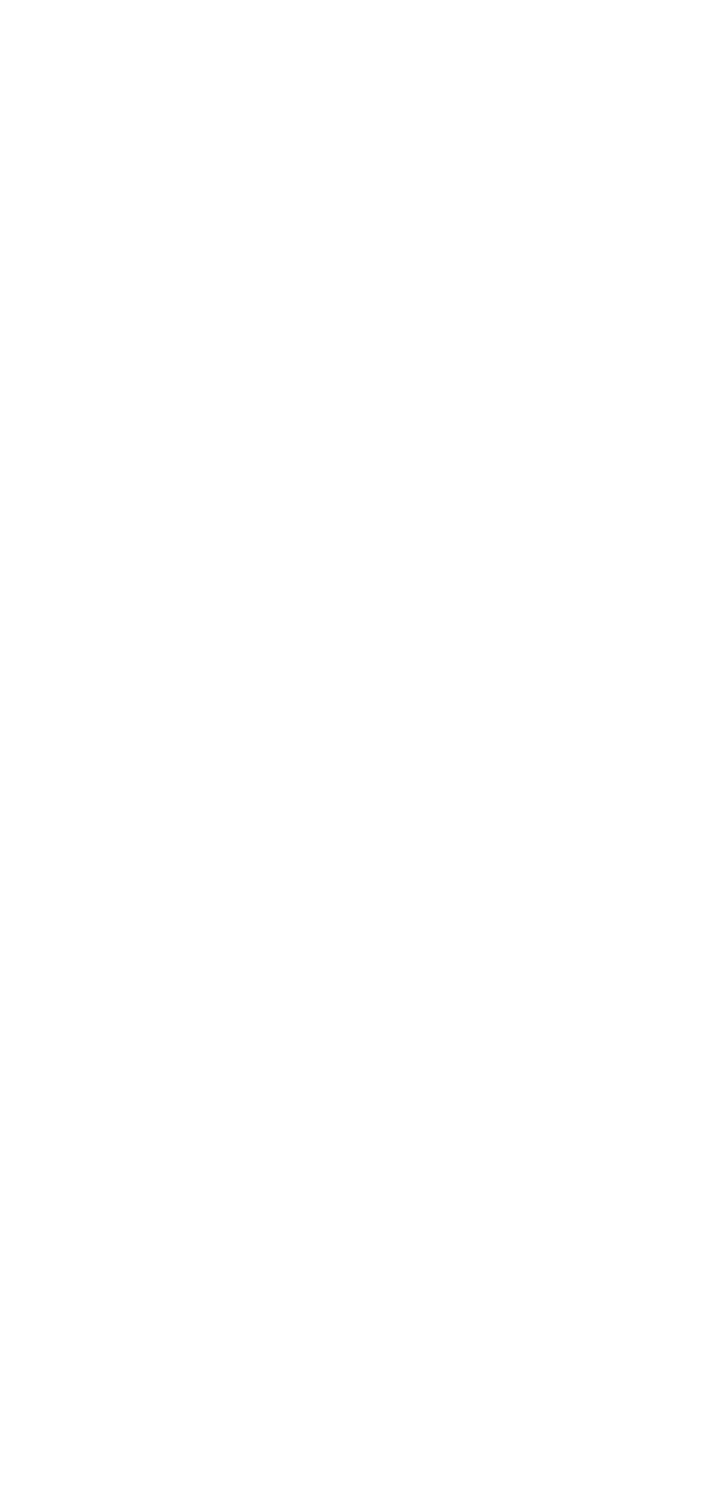## **Investment Objective and Policy**

The investment objective of this Trust is to track the capital performance of the US equity market, as represented by the FTSE USA Index, by investment in a representative sample of stocks selected from all economic sectors.

Securities in the FTSE USA Index will be held with weightings generally proportionate to their company's market capitalisation.

From time to time, non-Index constituents may be held as a result of a corporate action and these holdings will be sold or transferred as soon as reasonably practical.

The Trust may hold derivatives for the purpose of Efficient Portfolio Management.

## **Risk Profile**

### **Market Risk**

Market risk arises mainly from uncertainty about future prices. It represents the potential loss the Trust may suffer through holding market positions in the face of market movements. The Manager adheres to the investment guidelines and in this way, monitors and controls the exposure to risk from any type of security, sector or issuer.

#### **Currency Risk**

This Trust is invested in overseas financial securities. The performance of the Trust may therefore be affected by changes in exchange rates. This risk may be managed by the use of forward currency contracts, which aim to manage the effect of changing exchange rates.

# **Trust Facts**

| Period End Dates for Distributions: |          | 5 Jun, 5 Dec |
|-------------------------------------|----------|--------------|
| Distribution Dates:                 |          | 5 Aug, 5 Feb |
| <b>Ongoing Charges Figures:</b>     | 5 Dec 18 | 5 Dec 17     |
| $R$ -Class <sup>*</sup>             | 0.65%    | 0.82%        |
| F-Class                             | 0.34%    | 0.34%        |
| I-Class                             | 0.10%    | 0.10%        |
| C-Class                             | 0.06%    | 0.06%        |

\* See Significant Changes on page 16.

The Ongoing Charges Figure (OCF) is the ratio of the Trust's total disclosable costs (excluding overdraft interest) to the average net assets of the Trust.

The OCF is intended to provide a reliable figure which gives the most accurate measure of what it costs to invest in a trust and is calculated based on the last period's figures.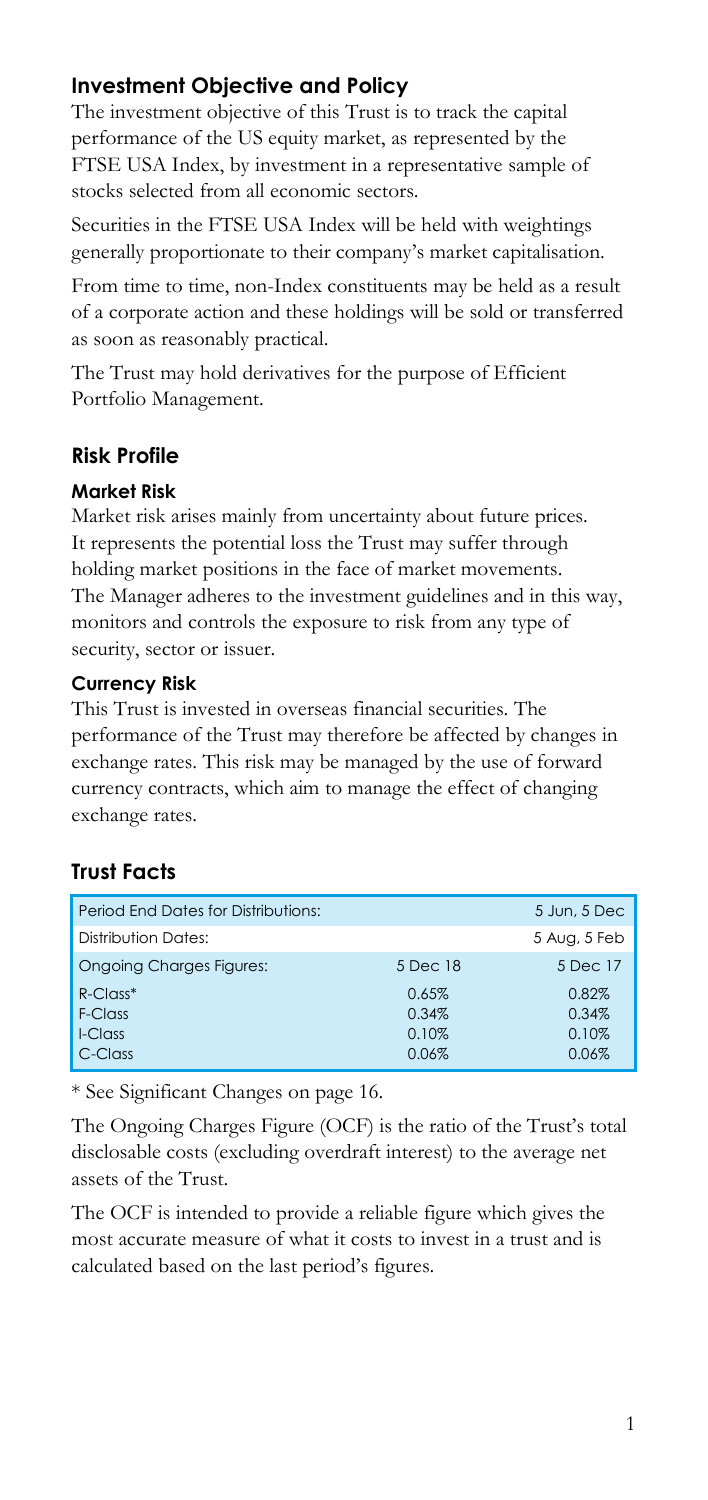## **Risk and Reward Profile**



- This risk and reward profile is based on historical data which may not be a reliable indication of the Trust's risk and reward category in the future.
- The category number highlighted above reflects the rate at which the Trust's unit price has moved up and down in the past. If the Trust has less than five years' track record, the number also reflects the rate at which the Index the Trust tracks has moved up and down in the past. Higher numbers mean the potential reward could be greater, but this comes with increased risk of losing money.
- The Trust is in category five because it invests in company shares which are sensitive to variations in the stock market. The value of company shares can change substantially over short periods of time. Company shares are generally considered to be higher risk investments than bonds or cash.
- The Trust's category is not guaranteed to remain the same and may change over time.
- Even a trust in the lowest category is not a risk free investment.

# **Distribution Information**

## **R-Class**

The distribution payable on 5 February 2019 is 2.4433p per unit for distribution units and 2.8389p per unit for accumulation units.

## **F-Class**

The distribution payable on 5 February 2019 is 2.7445p per unit for distribution units and 3.2651p per unit for accumulation units.

### **I-Class**

The distribution payable on 5 February 2019 is 3.2742p per unit for distribution units and 4.0699p per unit for accumulation units.

## **C-Class**

The distribution payable on 5 February 2019 is 3.3791p per unit for distribution units and 4.1946p per unit for accumulation units.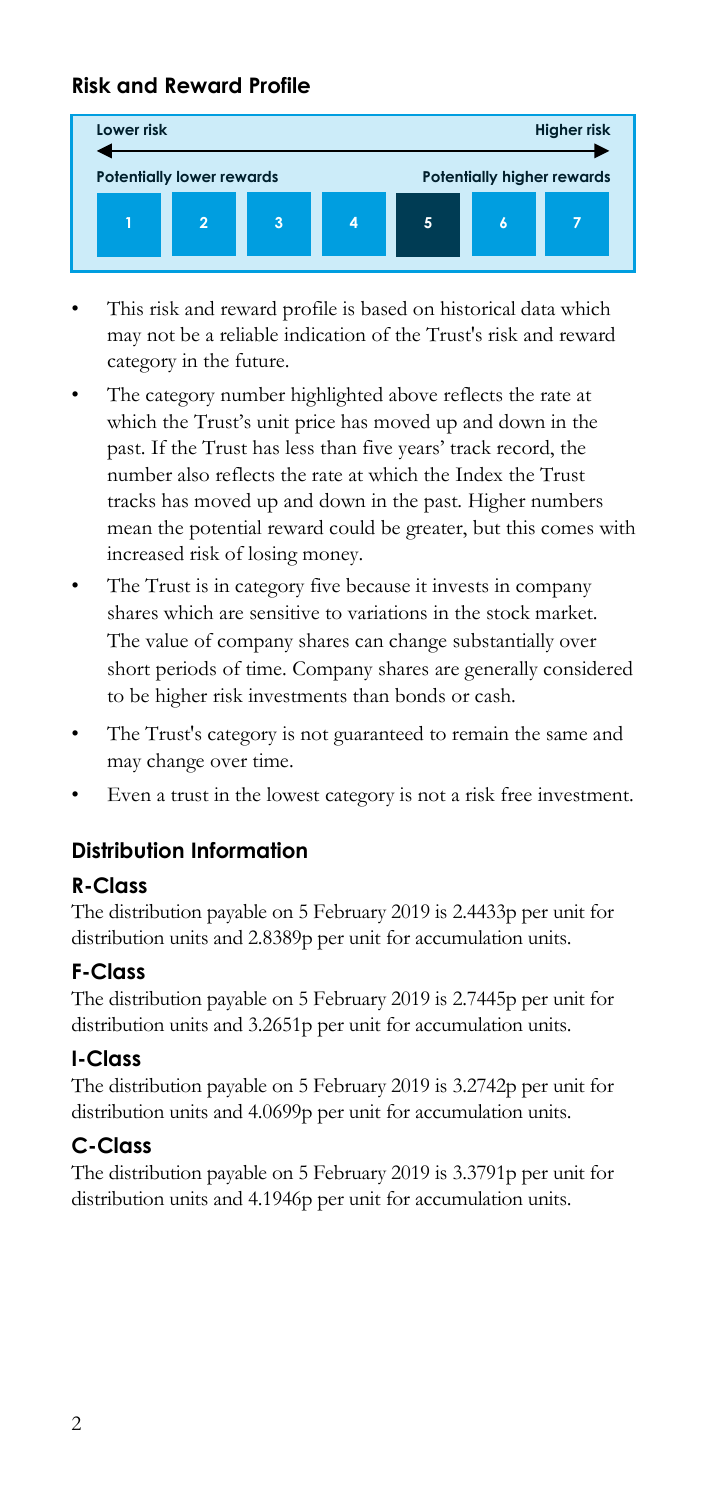## **Portfolio Information**

The top 10 holdings and their associated weighting at the current and preceding year ends were:

|                      | <b>Top 10 Holdings at</b><br>5 December 2018 |                        | Top 10 Holdings at<br>5 December 2017   |  |  |
|----------------------|----------------------------------------------|------------------------|-----------------------------------------|--|--|
| Holding              | Percentage of<br><b>Net Asset Value</b>      | Holding                | Percentage of<br><b>Net Asset Value</b> |  |  |
| Apple                | 3.57%                                        | Apple                  | 3.77%                                   |  |  |
| Microsoft            | 3.44%                                        | Microsoft              | 2.61%                                   |  |  |
| Amazon.com           | 2.84%                                        | Alphabet               | 2.58%                                   |  |  |
| Johnson & Johnson    | 1.65%                                        | Amazon.com             | 1.93%                                   |  |  |
| JPMorgan Chase & Co. | 1.49%                                        | Facebook 'A'           | 1.72%                                   |  |  |
| <b>Fxxon Mobil</b>   | 1.42%                                        | Johnson & Johnson      | 1.60%                                   |  |  |
| Facebook 'A'         | 1.38%                                        | JPMorgan Chase & Co.   | 1.60%                                   |  |  |
| Alphabet 'C'         | 1.35%                                        | <b>Fxxon Mobil</b>     | 1.50%                                   |  |  |
| Alphabet 'A'         | 1.32%                                        | <b>Bank of America</b> | 1.21%                                   |  |  |
| UnitedHealth Group   | 1.13%                                        | <b>Wells Fargo</b>     | 1.10%                                   |  |  |

## **Trust Holdings as at 5 December 2018**



## **Trust Holdings as at 5 December 2017**

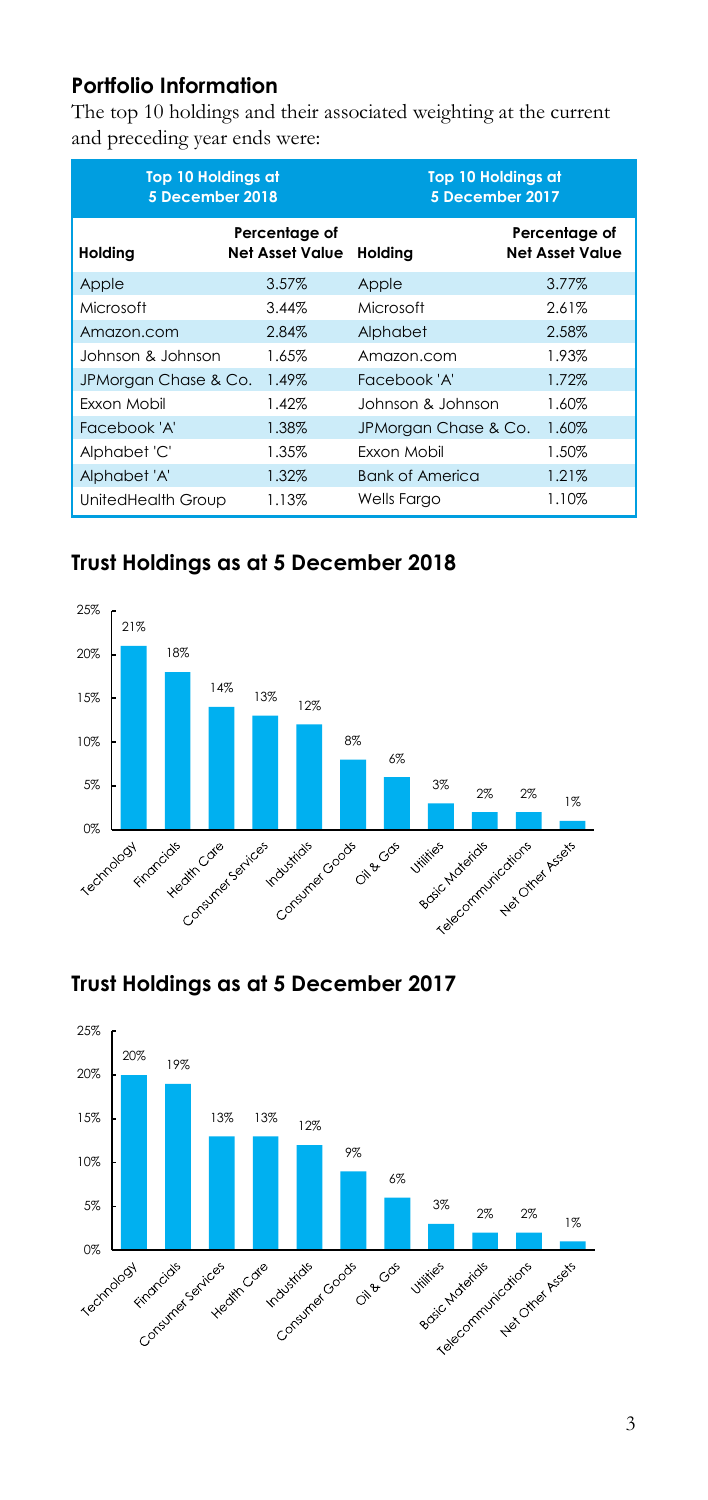## **Comparative Tables**

#### **R-Class Distribution Units**

**Change in Net Asset Value per Unit**

| <b>Accounting Year ending</b>                      | 06/12/17 to<br>05/12/18<br>(pence<br>per unit) | $06/12/16$ to<br>05/12/17<br>(pence<br>per unit) | $01/12/15$ <sup>1</sup> to<br>05/12/16<br>(pence<br>per unit) |
|----------------------------------------------------|------------------------------------------------|--------------------------------------------------|---------------------------------------------------------------|
| Opening net asset value per unit                   | 393.76                                         | 347.42                                           | 278.23                                                        |
| Return before operating charges*                   | 38.43                                          | 52.78                                            | 74.80                                                         |
| Operating charges<br>(calculated on average price) | (2.68)                                         | (3.11)                                           | (2.48)                                                        |
| Return after operating charges*                    | 35.75                                          | 49.67                                            | 72.32                                                         |
| Distributions on income units                      | (3.98)                                         | (3.33)                                           | (3.13)                                                        |
| Closing net asset value per unit                   | 425.53                                         | 393.76                                           | 347.42                                                        |
| * after direct transaction costs of:               | 0.02                                           | 0.01                                             | 0.02                                                          |
| Performance                                        |                                                |                                                  |                                                               |
| Return after charges                               | 9.08%                                          | 14.30%                                           | 25.99%                                                        |
| Other Information                                  |                                                |                                                  |                                                               |
| Closing net asset value (£)                        |                                                | 730,855,846 1,129,965,422 1,067,339,796          |                                                               |
| Closing number of units                            | 171.750.342                                    | 286,971,253                                      | 307,221,163                                                   |
| Operating chargest                                 | 0.65%                                          | 0.82%                                            | 0.82%                                                         |
| Direct transaction costs                           | 0.01%                                          | 0.00%                                            | 0.01%                                                         |
| Prices                                             |                                                |                                                  |                                                               |
| Highest unit price<br>Lowest unit price            | 453.70p<br>370.30p                             | 398.00 <sub>p</sub><br>346.80p                   | 358.10 <sub>p</sub><br>253.80 <sub>p</sub>                    |

<sup>1</sup> To accommodate the transition of Trustee, the Trust's period end date, normally 5 December, was moved to 30 November 2015.

† Operating charges, otherwise known as the OCF is the ratio of the Trust's total disclosable costs (excluding overdraft interest) to the average net assets of the Trust.

**Past performance is not a guide to future performance.**

**The price of units and any income from them may go down as well as up.**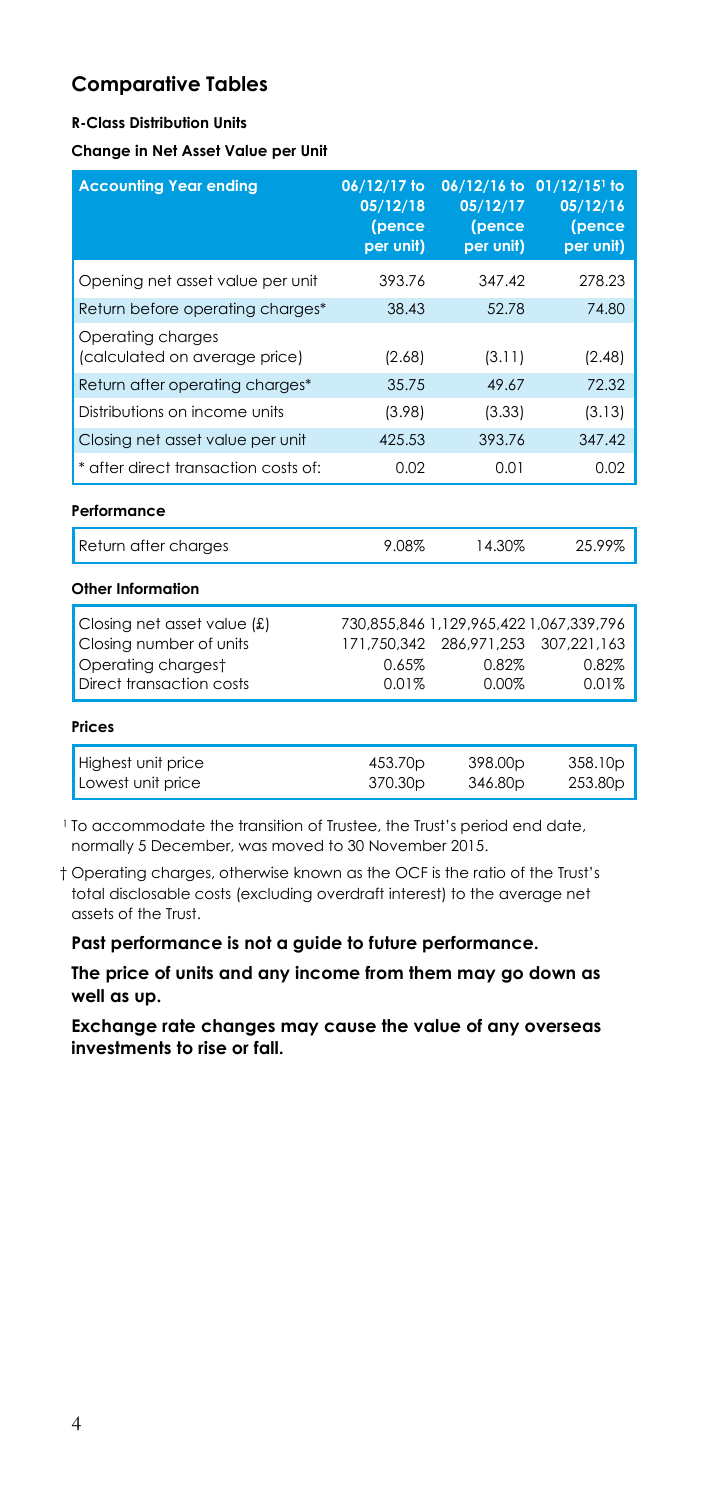#### **R-Class Accumulation Units**

**Change in Net Asset Value per Unit**

| <b>Accounting Year ending</b>                                                                            | 06/12/17 to<br>05/12/18<br>(pence<br>per unit) | 05/12/17<br>(pence<br>per unit)             | 06/12/16 to 01/12/15 <sup>1</sup> to<br>05/12/16<br>(pence<br>per unit) |
|----------------------------------------------------------------------------------------------------------|------------------------------------------------|---------------------------------------------|-------------------------------------------------------------------------|
| Opening net asset value per unit                                                                         | 455.17                                         | 398.16                                      | 315.74                                                                  |
| Return before operating charges*                                                                         | 44.52                                          | 60.58                                       | 85.26                                                                   |
| Operating charges<br>(calculated on average price)                                                       | (3.12)                                         | (3.57)                                      | (2.84)                                                                  |
| Return after operating charges*                                                                          | 41.40                                          | 57.01                                       | 82.42                                                                   |
| Distributions                                                                                            | (4.62)                                         | (3.82)                                      | (3.56)                                                                  |
| Retained distributions on<br>accumulation units                                                          | 4.62                                           | 3.82                                        | 3.56                                                                    |
| Closing net asset value per unit                                                                         | 496.57                                         | 455.17                                      | 398.16                                                                  |
| * after direct transaction costs of:                                                                     | 0.03                                           | 0.01                                        | 0.02                                                                    |
| Performance                                                                                              |                                                |                                             |                                                                         |
| Return after charges                                                                                     | 9.10%                                          | 14.32%                                      | 26.10%                                                                  |
| Other Information                                                                                        |                                                |                                             |                                                                         |
| Closing net asset value (£)<br>Closing number of units<br>Operating chargest<br>Direct transaction costs | 299,198,221<br>60,253,043<br>0.65%<br>0.01%    | 281,091,233<br>61,755,468<br>0.82%<br>0.00% | 261,942,486<br>65,788,497<br>0.82%<br>0.01%                             |
| Prices                                                                                                   |                                                |                                             |                                                                         |
| Highest unit price<br>Lowest unit price                                                                  | 526.40p<br>428.10p                             | 458.20p<br>397.40p                          | 408.40 <sub>p</sub><br>288.00p                                          |

<sup>1</sup> To accommodate the transition of Trustee, the Trust's period end date, normally 5 December, was moved to 30 November 2015.

† Operating charges, otherwise known as the OCF is the ratio of the Trust's total disclosable costs (excluding overdraft interest) to the average net assets of the Trust.

**Past performance is not a guide to future performance.**

**The price of units and any income from them may go down as well as up.**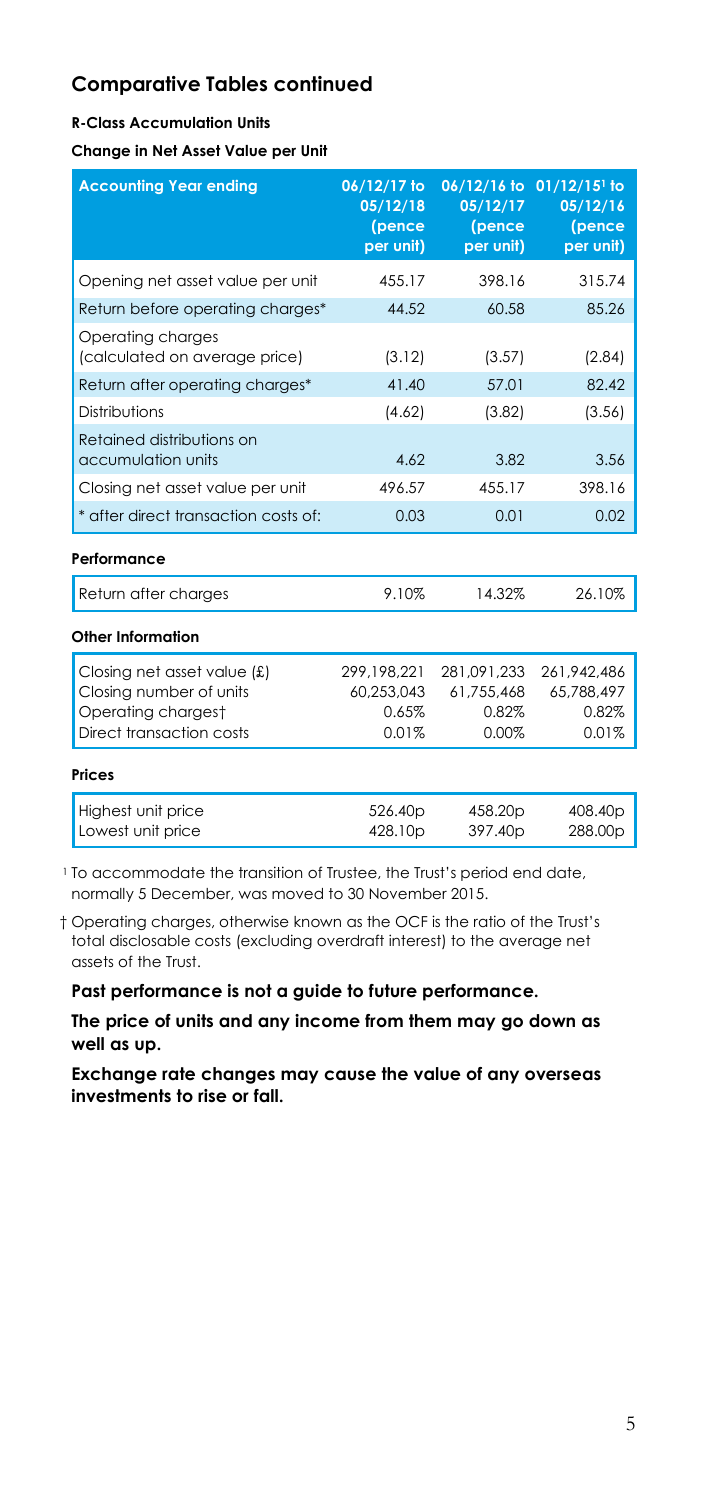#### **F-Class Distribution Units**

**Change in Net Asset Value per Unit**

| <b>Accounting Year ending</b>                      | 06/12/17 to<br>05/12/18<br>(pence<br>per unit) | 05/12/17<br>(pence<br>per unit) | 06/12/16 to 01/12/15 <sup>1</sup> to<br>05/12/16<br>(pence<br>per unit) |
|----------------------------------------------------|------------------------------------------------|---------------------------------|-------------------------------------------------------------------------|
| Opening net asset value per unit                   | 394.26                                         | 347.88                          | 278.65                                                                  |
| Return before operating charges*                   | 38.48                                          | 52.88                           | 74.95                                                                   |
| Operating charges<br>(calculated on average price) | (1.43)                                         | (1.30)                          | (0.98)                                                                  |
| Return after operating charges*                    | 37.05                                          | 51.58                           | 73.97                                                                   |
| Distributions on income units                      | (5.25)                                         | (5.20)                          | (4.74)                                                                  |
| Closing net asset value per unit                   | 426.06                                         | 394.26                          | 347.88                                                                  |
| * after direct transaction costs of:               | 0.02                                           | 0.01                            | 0.02                                                                    |
| Performance                                        |                                                |                                 |                                                                         |
| Return after charges                               | 9.40%                                          | 14.83%                          | 26.55%                                                                  |
| Other Information                                  |                                                |                                 |                                                                         |
| Closing net asset value (£)                        | 412,939                                        | 197.301                         | 84,147                                                                  |
| Closing number of units                            | 96.919                                         | 50.043                          | 24,188                                                                  |
| Operating chargest<br>Direct transaction costs     | 0.34%<br>0.01%                                 | 0.34%<br>0.00%                  | 0.35%                                                                   |
|                                                    |                                                |                                 | 0.01%                                                                   |
| Prices                                             |                                                |                                 |                                                                         |
| Highest unit price<br>Lowest unit price            | 455.00 <sub>p</sub><br>371.40p                 | 399.30 <sub>p</sub><br>347.60p  | 359.80 <sub>p</sub><br>254.60p                                          |

<sup>1</sup> To accommodate the transition of Trustee, the Trust's period end date, normally 5 December, was moved to 30 November 2015.

† Operating charges, otherwise known as the OCF is the ratio of the Trust's total disclosable costs (excluding overdraft interest) to the average net assets of the Trust.

**Past performance is not a guide to future performance.**

**The price of units and any income from them may go down as well as up.**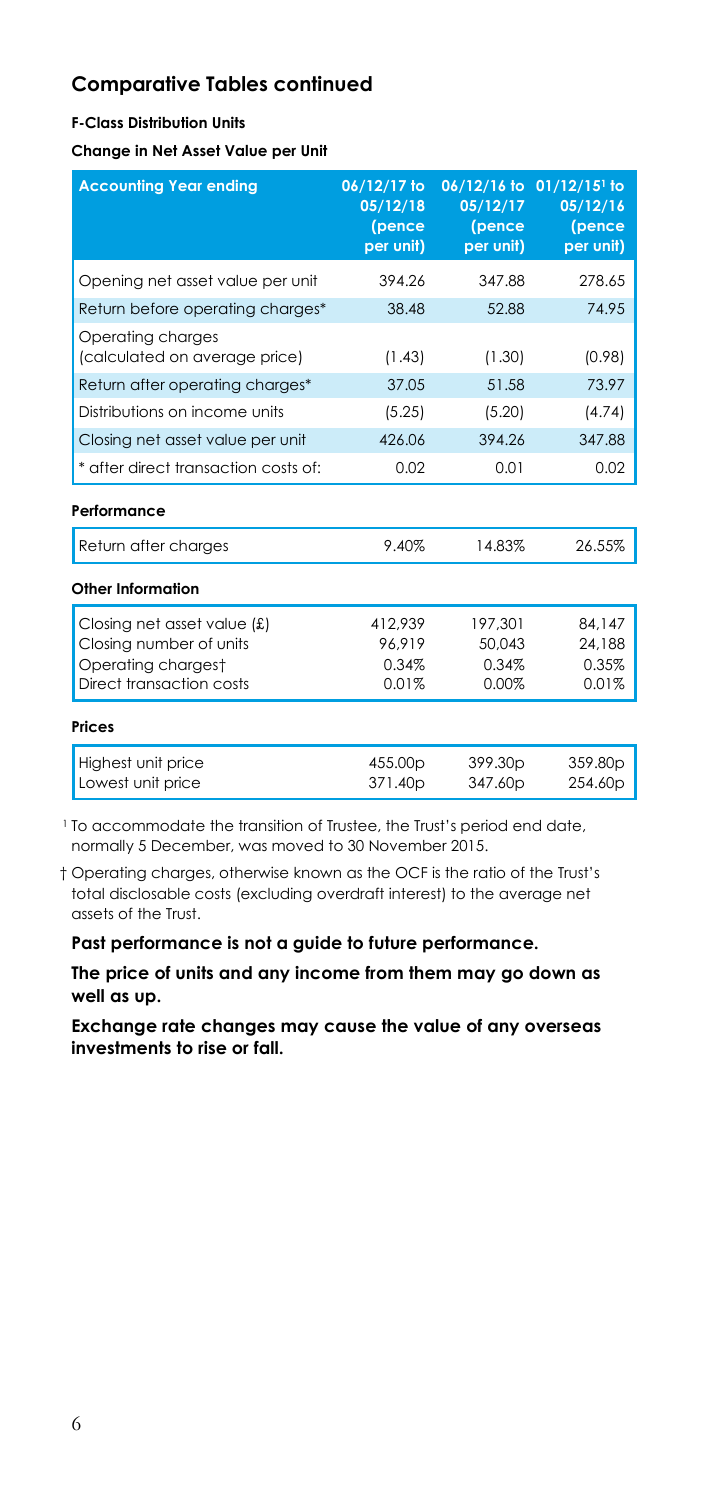#### **F-Class Accumulation Units**

**Change in Net Asset Value per Unit**

| <b>Accounting Year ending</b>                                                                            | 06/12/17 to<br>05/12/18<br>(pence<br>per unit) | 05/12/17<br>(pence<br>per unit)        | 06/12/16 to 01/12/15 <sup>1</sup> to<br>05/12/16<br>(pence<br>per unit) |
|----------------------------------------------------------------------------------------------------------|------------------------------------------------|----------------------------------------|-------------------------------------------------------------------------|
| Opening net asset value per unit                                                                         | 466.01                                         | 405.71                                 | 320.18                                                                  |
| Return before operating charges*                                                                         | 45.59                                          | 61.81                                  | 86.77                                                                   |
| Operating charges<br>(calculated on average price)                                                       | (1.68)                                         | (1.51)                                 | (1.24)                                                                  |
| Return after operating charges*                                                                          | 43.91                                          | 60.30                                  | 85.53                                                                   |
| Distributions                                                                                            | (6.23)                                         | (6.09)                                 | (5.46)                                                                  |
| Retained distributions on<br>accumulation units                                                          | 6.23                                           | 6.09                                   | 5.46                                                                    |
| Closing net asset value per unit                                                                         | 509.92                                         | 466.01                                 | 405.71                                                                  |
| * after direct transaction costs of:                                                                     | 0.03                                           | 0.01                                   | 0.02                                                                    |
| Performance                                                                                              |                                                |                                        |                                                                         |
| Return after charges                                                                                     | 9.42%                                          | 14.86%                                 | 26.71%                                                                  |
| Other Information                                                                                        |                                                |                                        |                                                                         |
| Closing net asset value (£)<br>Closing number of units<br>Operating chargest<br>Direct transaction costs | 2,974,757<br>583.381<br>0.34%<br>0.01%         | 2,234,409<br>479,475<br>0.34%<br>0.00% | 1,617,926<br>398.789<br>0.35%<br>0.01%                                  |
| Prices                                                                                                   |                                                |                                        |                                                                         |
| Highest unit price<br>Lowest unit price                                                                  | 541.10 <sub>p</sub><br>439.00p                 | 468.90 <sub>p</sub><br>405.30p         | 416.60p<br>292.50p                                                      |

<sup>1</sup> To accommodate the transition of Trustee, the Trust's period end date, normally 5 December, was moved to 30 November 2015.

† Operating charges, otherwise known as the OCF is the ratio of the Trust's total disclosable costs (excluding overdraft interest) to the average net assets of the Trust.

**Past performance is not a guide to future performance.**

**The price of units and any income from them may go down as well as up.**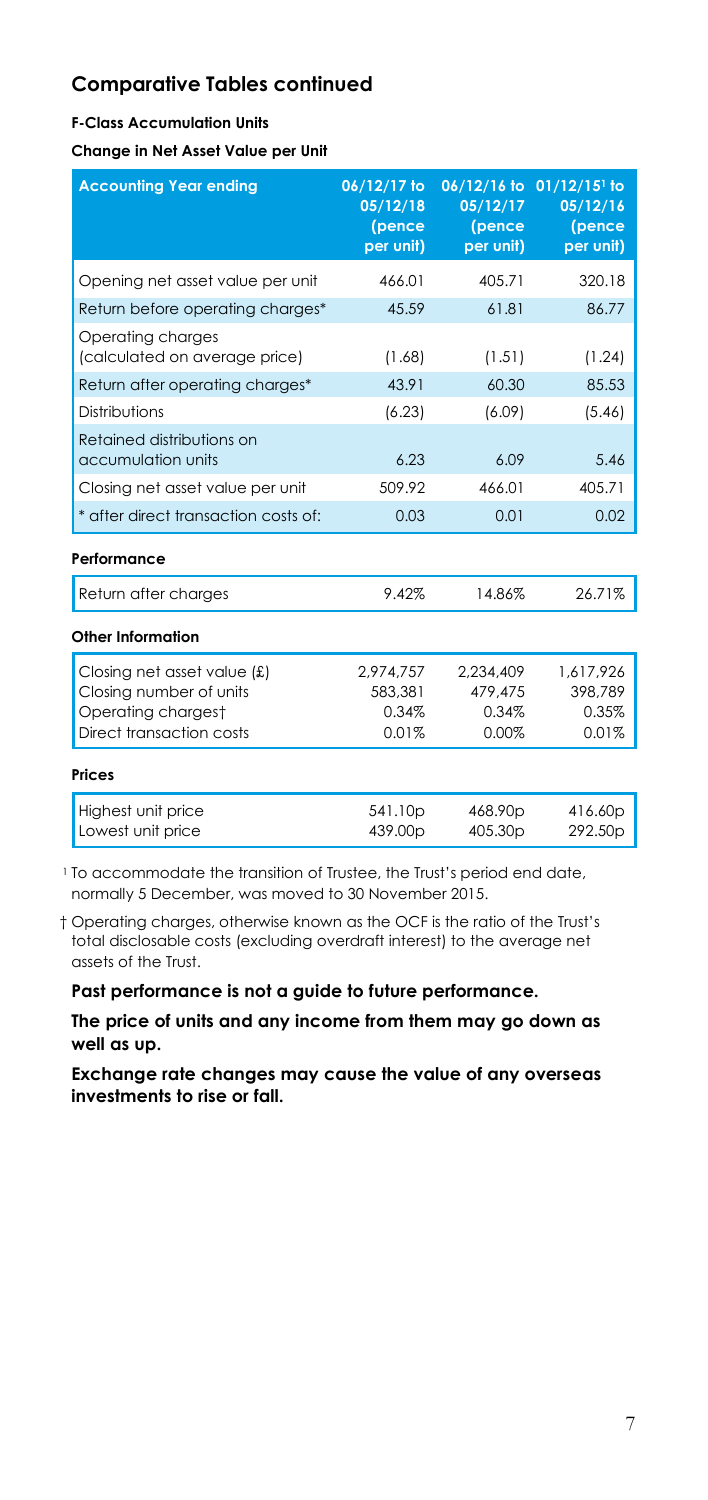#### **I-Class Distribution Units**

**Change in Net Asset Value per Unit**

| <b>Accounting Year ending</b>                                                                            | 06/12/17 to<br>05/12/18<br>(pence<br>per unit) | 05/12/17<br>(pence<br>per unit)              | 06/12/16 to 01/12/15 <sup>1</sup> to<br>05/12/16<br>(pence<br>per unit) |
|----------------------------------------------------------------------------------------------------------|------------------------------------------------|----------------------------------------------|-------------------------------------------------------------------------|
| Opening net asset value per unit                                                                         | 394.01                                         | 347.68                                       | 278.46                                                                  |
| Return before operating charges*                                                                         | 38.47                                          | 52.85                                        | 75.04                                                                   |
| Operating charges<br>(calculated on average price)                                                       | (0.42)                                         | (0.38)                                       | (0.31)                                                                  |
| Return after operating charges*                                                                          | 38.05                                          | 52.47                                        | 74.73                                                                   |
| Distributions on income units                                                                            | (6.27)                                         | (6.14)                                       | (5.51)                                                                  |
| Closing net asset value per unit                                                                         | 425.79                                         | 394.01                                       | 347.68                                                                  |
| * after direct transaction costs of:                                                                     | 0.02                                           | 0.01                                         | 0.02                                                                    |
| Performance                                                                                              |                                                |                                              |                                                                         |
| Return after charges                                                                                     | 9.66%                                          | 15.09%                                       | 26.84%                                                                  |
| Other Information                                                                                        |                                                |                                              |                                                                         |
| Closing net asset value (£)<br>Closing number of units<br>Operating chargest<br>Direct transaction costs | 872,845,267<br>204.993.829<br>0.10%<br>0.01%   | 725,032,059<br>184.013.559<br>0.10%<br>0.00% | 525,179,995<br>151.051.590<br>0.10%<br>0.01%                            |
| Prices                                                                                                   |                                                |                                              |                                                                         |
| Highest unit price<br>Lowest unit price                                                                  | 454.40p<br>371.20p                             | 399.40p<br>347.40p                           | 360.00p<br>254.50p                                                      |

<sup>1</sup> To accommodate the transition of Trustee, the Trust's period end date, normally 5 December, was moved to 30 November 2015.

† Operating charges, otherwise known as the OCF is the ratio of the Trust's total disclosable costs (excluding overdraft interest) to the average net assets of the Trust.

**Past performance is not a guide to future performance.**

**The price of units and any income from them may go down as well as up.**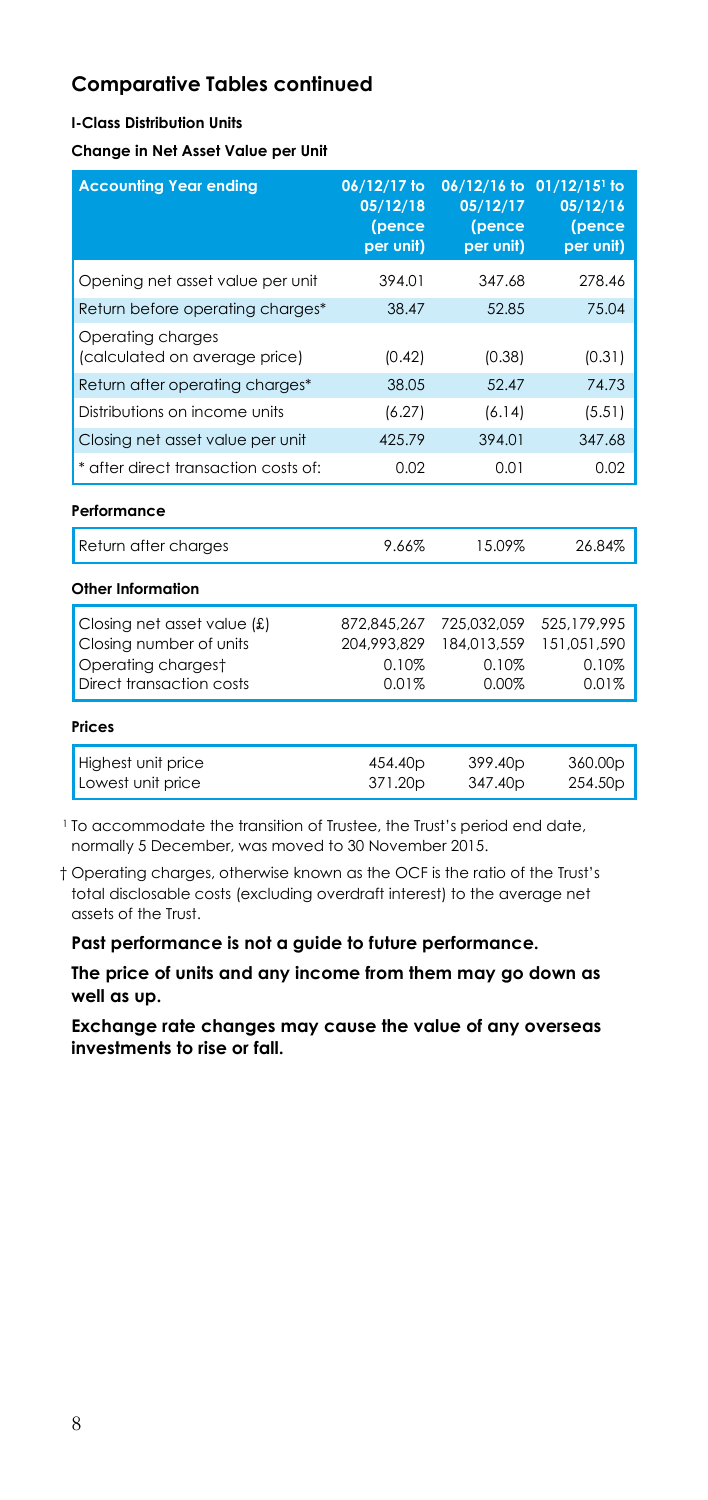#### **I-Class Accumulation Units**

**Change in Net Asset Value per Unit**

| <b>Accounting Year ending</b>                                                                            | 06/12/17 to<br>05/12/18<br>(pence<br>per unit) | 05/12/17<br>(pence<br>per unit)              | 06/12/16 to 01/12/15 <sup>1</sup> to<br>05/12/16<br>(pence<br>per unit) |
|----------------------------------------------------------------------------------------------------------|------------------------------------------------|----------------------------------------------|-------------------------------------------------------------------------|
| Opening net asset value per unit                                                                         | 486.01                                         | 422.13                                       | 332.29                                                                  |
| Return before operating charges*                                                                         | 47.59                                          | 64.34                                        | 90.21                                                                   |
| Operating charges<br>(calculated on average price)                                                       | (0.51)                                         | (0.46)                                       | (0.37)                                                                  |
| Return after operating charges*                                                                          | 47.08                                          | 63.88                                        | 89.84                                                                   |
| Distributions                                                                                            | (7.77)                                         | (7.48)                                       | (6.60)                                                                  |
| Retained distributions on<br>accumulation units                                                          | 7.77                                           | 7.48                                         | 6.60                                                                    |
| Closing net asset value per unit                                                                         | 533.09                                         | 486.01                                       | 422.13                                                                  |
| * after direct transaction costs of:                                                                     | 0.03                                           | 0.01                                         | 0.03                                                                    |
| Performance                                                                                              |                                                |                                              |                                                                         |
| Return after charges                                                                                     | 9.69%                                          | 15.13%                                       | 27.04%                                                                  |
| Other Information                                                                                        |                                                |                                              |                                                                         |
| Closing net asset value (£)<br>Closing number of units<br>Operating chargest<br>Direct transaction costs | 678.056.650<br>127.193.588<br>0.10%<br>0.01%   | 816.715.315<br>168.044.937<br>0.10%<br>0.00% | 737.822.939<br>174.786.598<br>0.10%<br>0.01%                            |
| Prices                                                                                                   |                                                |                                              |                                                                         |
| Highest unit price<br>Lowest unit price                                                                  | 564.60p<br>457.80p                             | 488.90p<br>421.70 <sub>p</sub>               | 433.40 <sub>p</sub><br>303.70 <sub>p</sub>                              |

<sup>1</sup> To accommodate the transition of Trustee, the Trust's period end date, normally 5 December, was moved to 30 November 2015.

† Operating charges, otherwise known as the OCF is the ratio of the Trust's total disclosable costs (excluding overdraft interest) to the average net assets of the Trust.

#### **Past performance is not a guide to future performance.**

**The price of units and any income from them may go down as well as up.**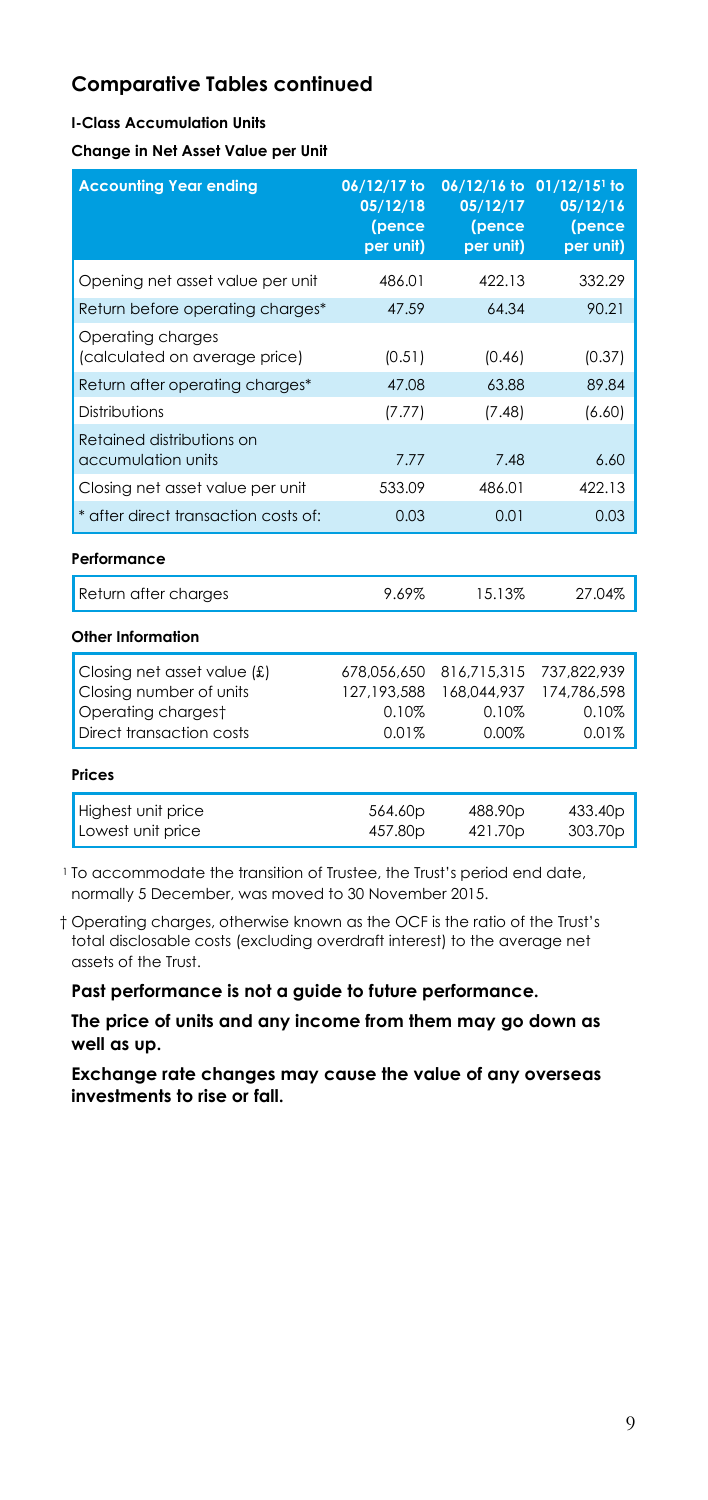#### **C-Class Distribution Units**

**Change in Net Asset Value per Unit**

| <b>Accounting Year ending</b>                                                                            | 06/12/17 to<br>05/12/18<br>(pence<br>per unit) | 05/12/17<br>(pence<br>per unit)             | 06/12/16 to 01/12/15 <sup>1</sup> to<br>05/12/16<br>(pence<br>per unit) |
|----------------------------------------------------------------------------------------------------------|------------------------------------------------|---------------------------------------------|-------------------------------------------------------------------------|
| Opening net asset value per unit                                                                         | 393.97                                         | 347.67                                      | 278.44                                                                  |
| Return before operating charges*                                                                         | 38.48                                          | 52.82                                       | 75.04                                                                   |
| Operating charges<br>(calculated on average price)                                                       | (0.25)                                         | (0.23)                                      | (0.18)                                                                  |
| Return after operating charges*                                                                          | 38.23                                          | 52.59                                       | 74.86                                                                   |
| Distributions on income units                                                                            | (6.46)                                         | (6.29)                                      | (5.63)                                                                  |
| Closing net asset value per unit                                                                         | 425.74                                         | 393.97                                      | 347.67                                                                  |
| * after direct transaction costs of:                                                                     | 0.02                                           | 0.01                                        | 0.02                                                                    |
| Performance                                                                                              |                                                |                                             |                                                                         |
| Return after charges                                                                                     | 9.70%                                          | 15.13%                                      | 26.89%                                                                  |
| Other Information                                                                                        |                                                |                                             |                                                                         |
| Closing net asset value (£)<br>Closing number of units<br>Operating chargest<br>Direct transaction costs | 196.154.684<br>46.073.532<br>0.06%<br>0.01%    | 193,247,918<br>49.051.983<br>0.06%<br>0.00% | 145.363.425<br>41.810.559<br>0.06%<br>0.01%                             |
| Prices                                                                                                   |                                                |                                             |                                                                         |
| Highest unit price<br>Lowest unit price                                                                  | 455.10p<br>371.40 <sub>p</sub>                 | 399.20p<br>347.40 <sub>p</sub>              | 360.10p<br>254.50p                                                      |

<sup>1</sup> To accommodate the transition of Trustee, the Trust's period end date, normally 5 December, was moved to 30 November 2015.

† Operating charges, otherwise known as the OCF is the ratio of the Trust's total disclosable costs (excluding overdraft interest) to the average net assets of the Trust.

**Past performance is not a guide to future performance.**

**The price of units and any income from them may go down as well as up.**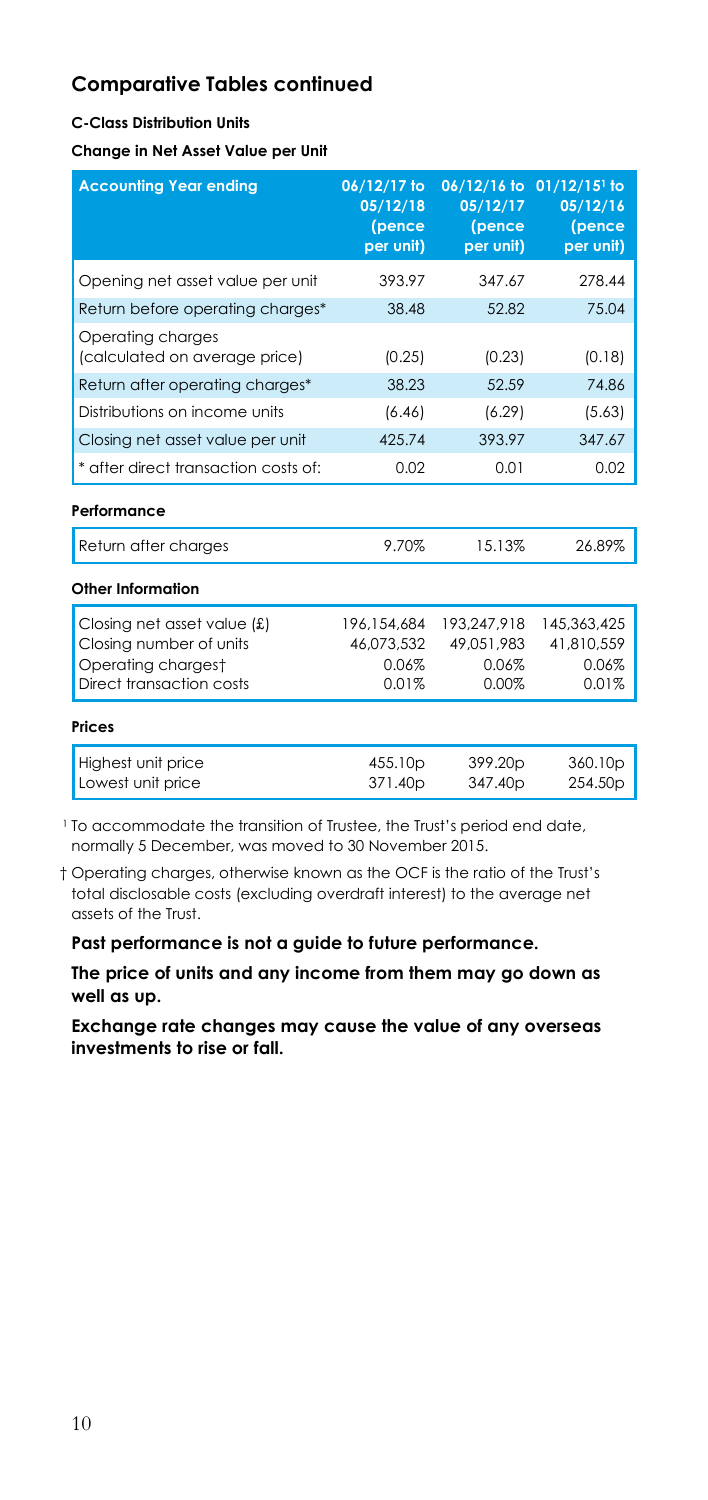#### **C-Class Accumulation Units**

**Change in Net Asset Value per Unit**

| <b>Accounting Year ending</b>                                                                            | 06/12/17 to<br>05/12/18<br>(pence<br>per unit) | 05/12/17<br>(pence<br>per unit)              | 06/12/16 to 01/12/15 <sup>1</sup> to<br>05/12/16<br>(pence<br>per unit) |
|----------------------------------------------------------------------------------------------------------|------------------------------------------------|----------------------------------------------|-------------------------------------------------------------------------|
| Opening net asset value per unit                                                                         | 486.77                                         | 422.65                                       | 332.56                                                                  |
| Return before operating charges*                                                                         | 47.68                                          | 64.40                                        | 90.31                                                                   |
| Operating charges<br>(calculated on average price)                                                       | (0.31)                                         | (0.28)                                       | (0.22)                                                                  |
| Return after operating charges*                                                                          | 47.37                                          | 64.12                                        | 90.09                                                                   |
| <b>Distributions</b>                                                                                     | (0.80)                                         | (7.68)                                       | (6.76)                                                                  |
| Retained distributions on<br>accumulation units                                                          | 8.00                                           | 7.68                                         | 6.76                                                                    |
| Closing net asset value per unit                                                                         | 534.14                                         | 486.77                                       | 422.65                                                                  |
| * after direct transaction costs of:                                                                     | 0.03                                           | 0.01                                         | 0.03                                                                    |
| Performance                                                                                              |                                                |                                              |                                                                         |
| Return after charges                                                                                     | 9.73%                                          | 15.17%                                       | 27.09%                                                                  |
| Other Information                                                                                        |                                                |                                              |                                                                         |
| Closing net asset value (£)<br>Closing number of units<br>Operating chargest<br>Direct transaction costs | 825,446,120<br>154,536,310<br>0.06%<br>0.01%   | 541,825,303<br>111.310.633<br>0.06%<br>0.00% | 413,285,879<br>97.783.277<br>0.06%<br>0.01%                             |
| Prices                                                                                                   |                                                |                                              |                                                                         |
| Highest unit price<br>Lowest unit price                                                                  | 566.50p<br>458.90 <sub>p</sub>                 | 489.40p<br>422.30 <sub>p</sub>               | 434.00p<br>304.00 <sub>p</sub>                                          |

<sup>1</sup> To accommodate the transition of Trustee, the Trust's period end date, normally 5 December, was moved to 30 November 2015.

† Operating charges, otherwise known as the OCF is the ratio of the Trust's total disclosable costs (excluding overdraft interest) to the average net assets of the Trust.

**Past performance is not a guide to future performance.**

**The price of units and any income from them may go down as well as up.**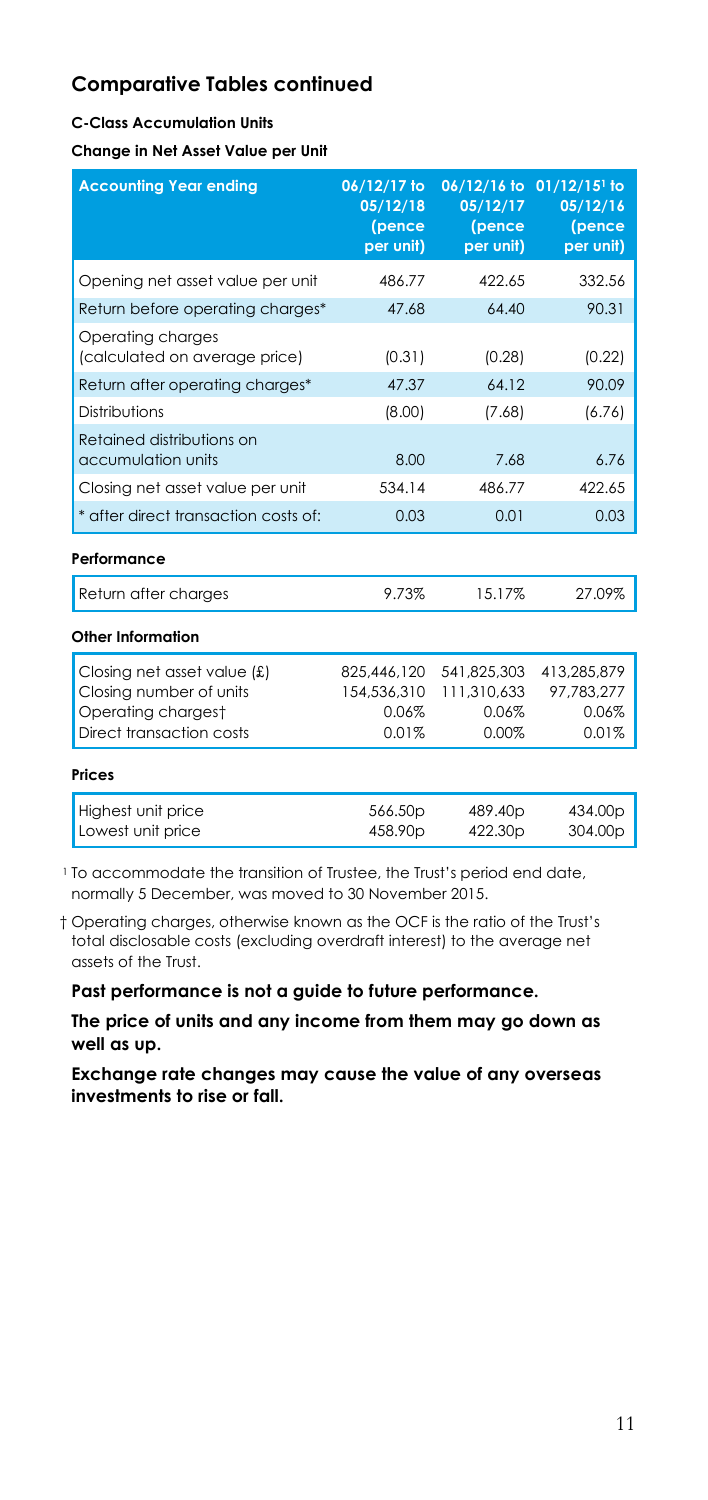## **Manager's Investment Report**

During the year under review, the bid price of the Trust's R-Class distribution units rose by 8.22%. FTSE, the Index compiler, calculates the benchmark Index at the end of the business day using closing prices, whereas the Trust is valued using prevailing prices at 3pm. Therefore, for tracking purposes the Trust has been revalued using closing prices and foreign exchange rates. On this basis, over the review year, the Trust rose by 8.41% compared with the FTSE USA Index increase of 8.44% (source: Bloomberg), producing a tracking difference of -0.03%.

#### **Past performance is not a guide to future performance.**

#### **The value of investments and any income from them may go down as well as up.**

#### **Exchange rate changes may cause the value of any overseas investments to rise or fall.**

The FTSE USA Index is calculated by FTSE International Limited ("FTSE"). FTSE does not sponsor, endorse or promote this product.

All copyright in the Index values and constituent list belongs to FTSE. Legal & General has obtained full licence from FTSE to use such copyright in the creation of this product.

"FTSETM", "FT-SE®" and "Footsie®" are trademarks of the London Stock Exchange Plc and The Financial Times Limited and are used by FTSE International Limited ("FTSE") under license.

#### **Market/Economic Review**

North American equities ended November in positive territory, as growing hopes of a truce in the US-China trade dispute lifted market sentiment. As the month ended, investors were encouraged by comments from Federal Reserve (Fed) Chair Jerome Powell, who signalled US interest rates may not need to rise much further, commenting rates are closing in on "neutral" levels as the Fed faces intensifying pressure from the Trump administration to refrain from further rate hikes. While healthcare stocks, basic materials, industrials and real estate led the market; energy companies, communication services and technology stocks underperformed. Amongst healthcare stocks, AbbVie, the maker of immune disease treatment Humira, unveiled strong third quarter results.

CVS Health also announced better-than-expected third quarter earnings and remains on track to complete the acquisition of health insurer Aetna. In the industrials sector, farm and heavy equipment maker Deere & Co. reported strong annual sales growth. In contrast, Apple shares fell sharply, despite better-than-expected quarterly earnings. Concerns over the demand outlook for its latest smartphones mounted, after Apple reportedly cut a production order for the iPhone XR by up to a third. Shares in chipmaker NVIDIA extended their recent selloff, following a disappointing quarterly earnings report. However, Microsoft bucked the trend of broader weakness amongst IT stocks, underpinned by a strong quarterly earnings report that highlighted how its Azure cloud business has continued to grow market share. In late November,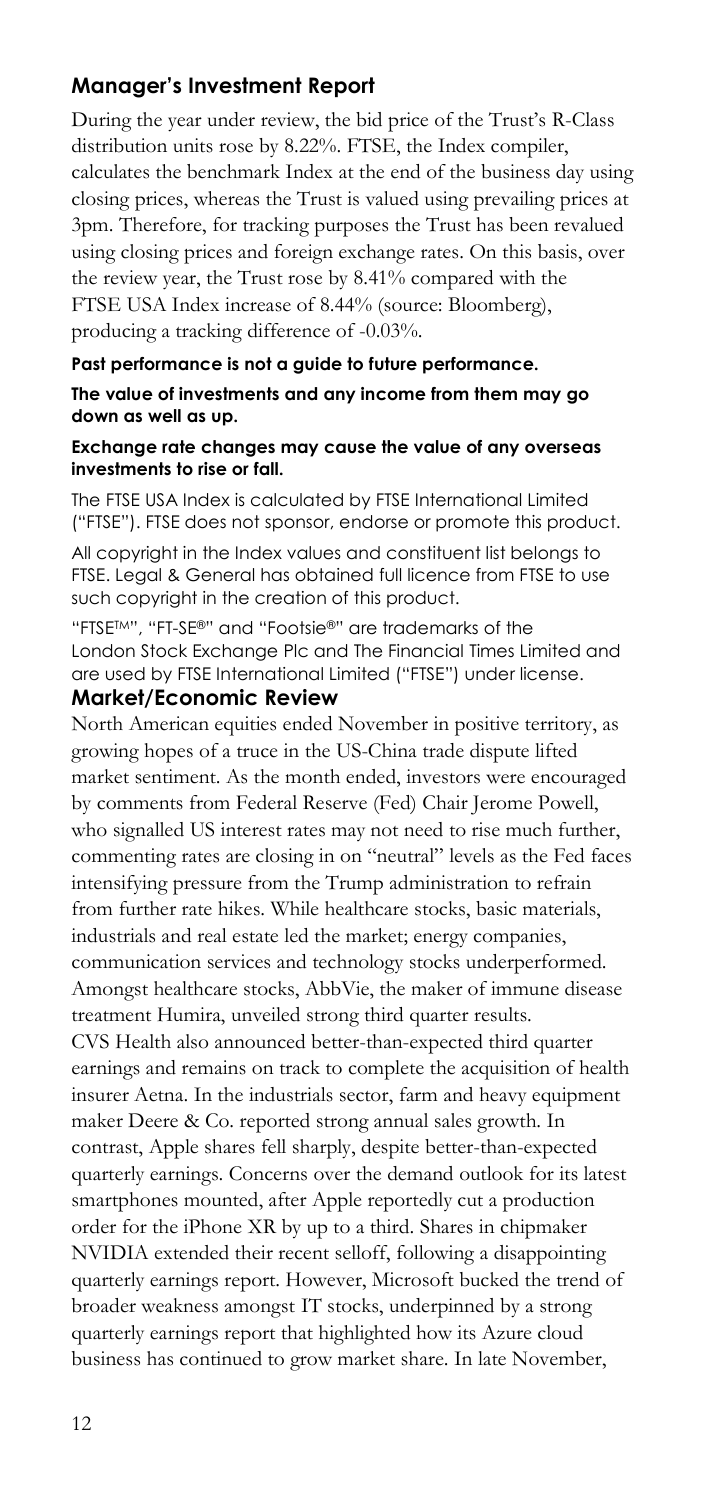## **Manager's Investment Report continued**

Microsoft replaced Apple as the world's largest IT company in market capitalisation terms.

Over the year the FTSE USA Index outperformed the FTSE World Index by 6.4%. The best performing sectors over the year were Health Care Equipment & Services (+28.8%), General Retailers (+27.4%) and Software & Computer Services (+17.1%), whilst the worst performing sectors were Tobacco (-16.1%), General Industries (-14.9%) and Life Insurance (-14.8%). The US Dollar strengthened, appreciating +5.7% against Sterling.

## **Trust Review**

Companies held within the Trust are held with weightings generally proportionate to those of the Index. Hence investment activity, other than to raise or invest cash, is only necessary when there are changes in the issued share capital or free float of the constituent companies, or to the constituents of the Index.

The December 2017 quarterly Index review resulted in no additions and 3 deletions; JBG Smith Properties, TEGNA and Cars.com. There were 161 changes to the free share capital of constituents, with the largest increases being Berkshire Hathaway 'B', Infrastructure software firm Oracle and IQVIA, which focuses on technology solutions to the health care industry. The largest decreases were Apple and financial services firms JPMorgan Chase & Co. and Citigroup. The Two-way Index turnover was 0.9%.

The March 2018 Index review resulted in 13 additions, the largest of which were SVB Financial, investment solutions firm MSCI and CoStar which sits in the Information Services sector. There were also 7 deletions from the Index. These included Payment & data processer DST Systems, Consumer finance firm Navient and Bed Bath & Beyond, the home products stores. There were 142 changes to the free share capital of constituents, with the largest increases being Amazon.com and Facebook 'A'. The largest decreases were for Apple, Allergan and financial services firms, Citigroup and Bank of America. Two-way Index turnover was 1.4%.

In June 2018, the Index review saw no additions or deletions. There were 579 changes to the free share capital of constituents, with the largest decreases being Apple and Amgen, the largest increases being IBM and Microsoft. The Two-way Index turnover was 1.5%.

The September 2018 quarterly Index review resulted in 16 additions with the largest being Square, ABIOMED and WellCare Health Plans and 5 deletions, with Bemis, Weingarten Realty Investors and NCR amongst the largest of these. There were 155 changes to the free share capital of constituents. The largest decreases were Apple, AbbVie and Cisco Systems. The upweights were all small in size,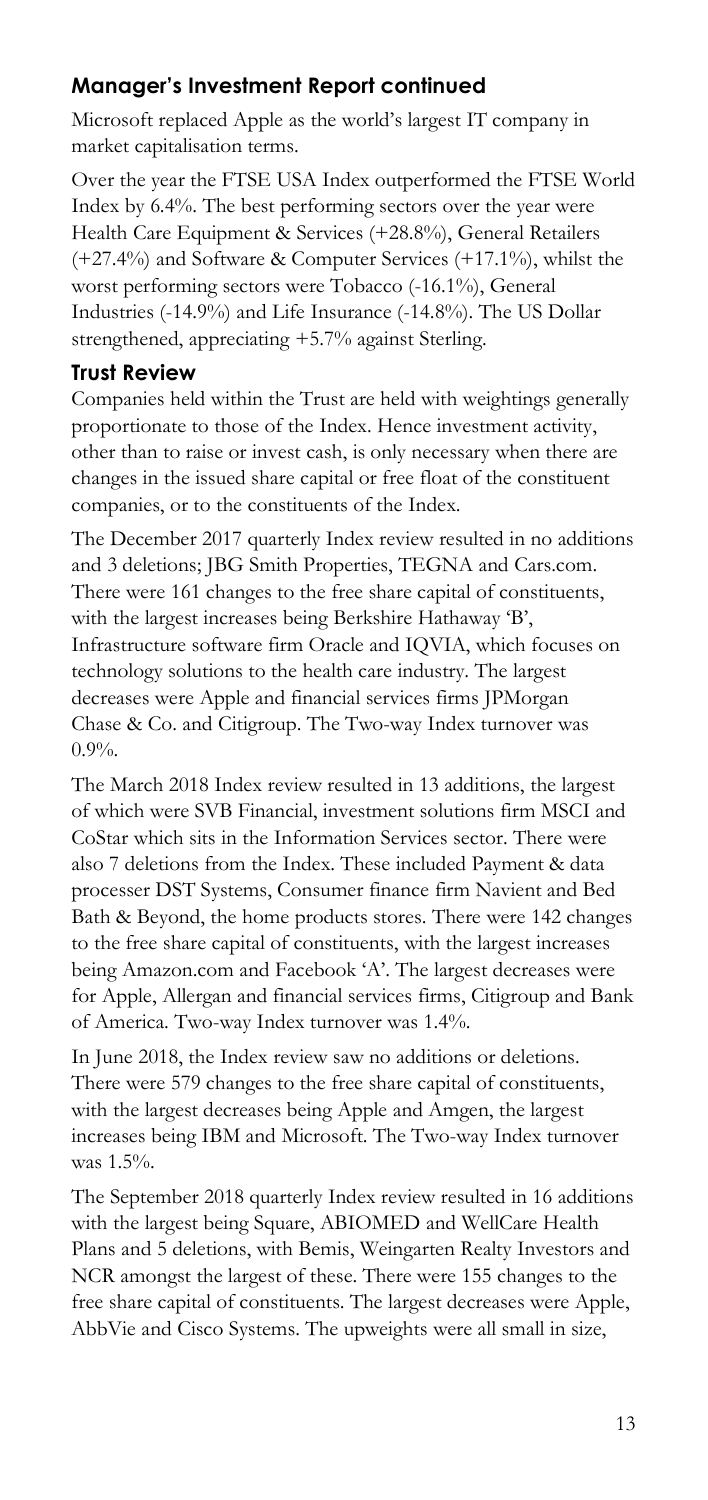# **Manager's Investment Report continued**

with Berkshire Hathaway 'B' and International Flavors & Fragrances the ones of note. The Two-way Index turnover was 1.6%.

Index changes outside of the review were relatively quiet for the year. In early December Microsoft completed the \$24 billion cash takeover of LinkedIn. LinkedIn's weight in the Index at the time was 0.11%. Canadian firm Enbridge purchased the US Index constituent Spectra Energy which at the time was weighted at 0.13%. The deal, the largest deal in the pipeline industry for 2016,was completed at the end of February and was worth \$42.2 billion, paid for in Enbridge stock.

For the first half of 2018, the only significant event outside of the Index reviews was General Dynamics \$9.6 billion cash acquisition of IT Solutions firm CSRA.

In June, Yahoo was deleted from the Index following a \$4.48 billion cash takeover by Verizon Communications. Whilst in July, British American Tobacco agreed the acquisition of its remaining stake in Reynolds American in a \$4.7 billion cash and stock cross border merger.

AT&T announced the acquisition of Time Warner in a cash and stock deal worth \$107 billion. The deal was concluded in October and was AT&T largest acquisition on record. Finally, in October, Linde, a German constituent, merged with the US constituent Praxair in a \$90 billion deal that simultaneously created a US listed combined entity called Linde.

The three largest holdings in the Trust at the end of the year were Apple (3.6%), Microsoft (3.4%) and Amazon.com (2.8%).

## **Outlook**

Two countervailing forces have kept markets in a holding pattern recently: global economy and company earnings growth, and the ascent of populist economic policies. Trade wars continue to occupy markets' attention and, although there has yet to be any major fall-out, our economists do anticipate some damage to growth over the next year so have slightly revised down our GDP forecasts for both US and China. The Federal Reserve has continued to raise US interest rates, likely to lead to a stronger Dollar over time.

Given this backdrop the Trust remains well positioned to continue to capture performance.

Legal & General Investment Management Limited (Investment Adviser) 27 December 2018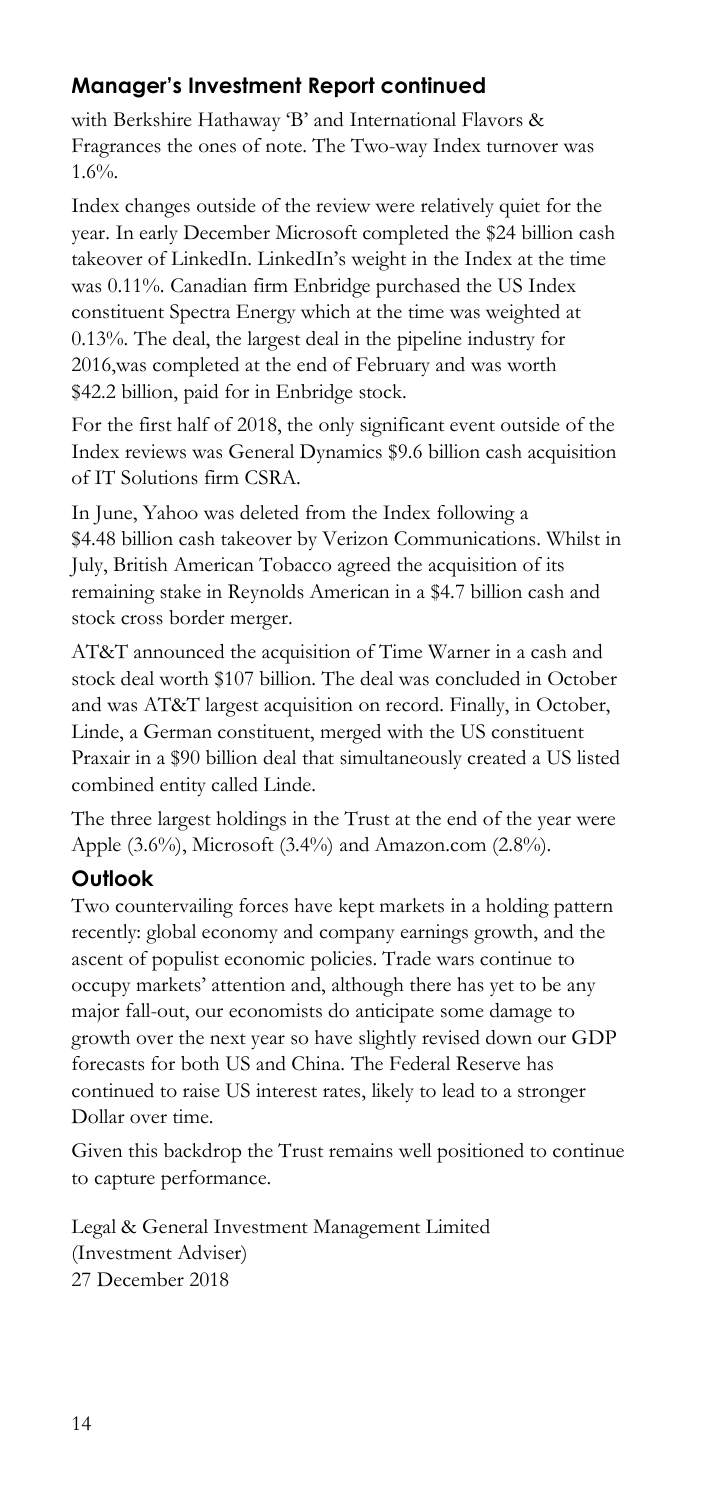## **Manager's Report and Accounts**

Copies of the most recent Interim and Annual Long Form Manager's Reports are available free of charge by telephoning 0370 050 0955, by writing to the Manager or are available on the internet at www.legalandgeneral.com/investments/fundinformation/managers-reports.

Call charges will vary. We may record and monitor calls.

#### **Information on Tracking Error**

The 'Tracking Error' of a Trust is the measure of the volatility of the differences between the return of the Trust and the return of the benchmark Index. It provides an indication of how closely the Trust is tracking the performance of the benchmark Index after considering things such as Trust charges and taxation.

Using monthly returns, over the review year, the annualised Tracking Error of the Trust is 0.12%, whilst over the last three years to the end of December 2018, the annualised Tracking Error of the Trust is 0.08%. These Tracking Errors are within the anticipated Tracking Error levels set out in the Trust's Prospectus of  $+/-0.50\%$  per annum.

### **Minimum Investment Amounts**

The minimum initial lump sum investment amounts for each class are as follows:

| R-Class | $\angle 100$                      |
|---------|-----------------------------------|
| F-Class | <b>£500</b>                       |
| I-Class | f1,000,000                        |
| C-Class | $\textcolor{blue}{f_100,000,000}$ |

In addition, monthly contributions can be made into the R-Class with a minimum amount of  $\text{\emph{f}}20$  per month and F-Class with a minimum amount of  $f(50)$  per month.

F-Class units are only available to:

- i) investors who have received advice from authorised intermediaries, platforms or other distributors in relation to their investment in units in the Trust; and
- ii) distributors who the Manager reasonably considers will adequately bear the costs of marketing to and acquiring investors at no or limited cost to the Manager, and to whom the Manager has confirmed that such distributor or investor meets the criteria for investment in such units.

C-Class units are available to certain eligible investors who meet the criteria for investment in such units as outlined in the share class policy of the Manager, which is available to investors in the C-Class upon request. Where investors in the C-Class no longer continue to meet the criteria for investment in such units, further investment in such units may not be permitted.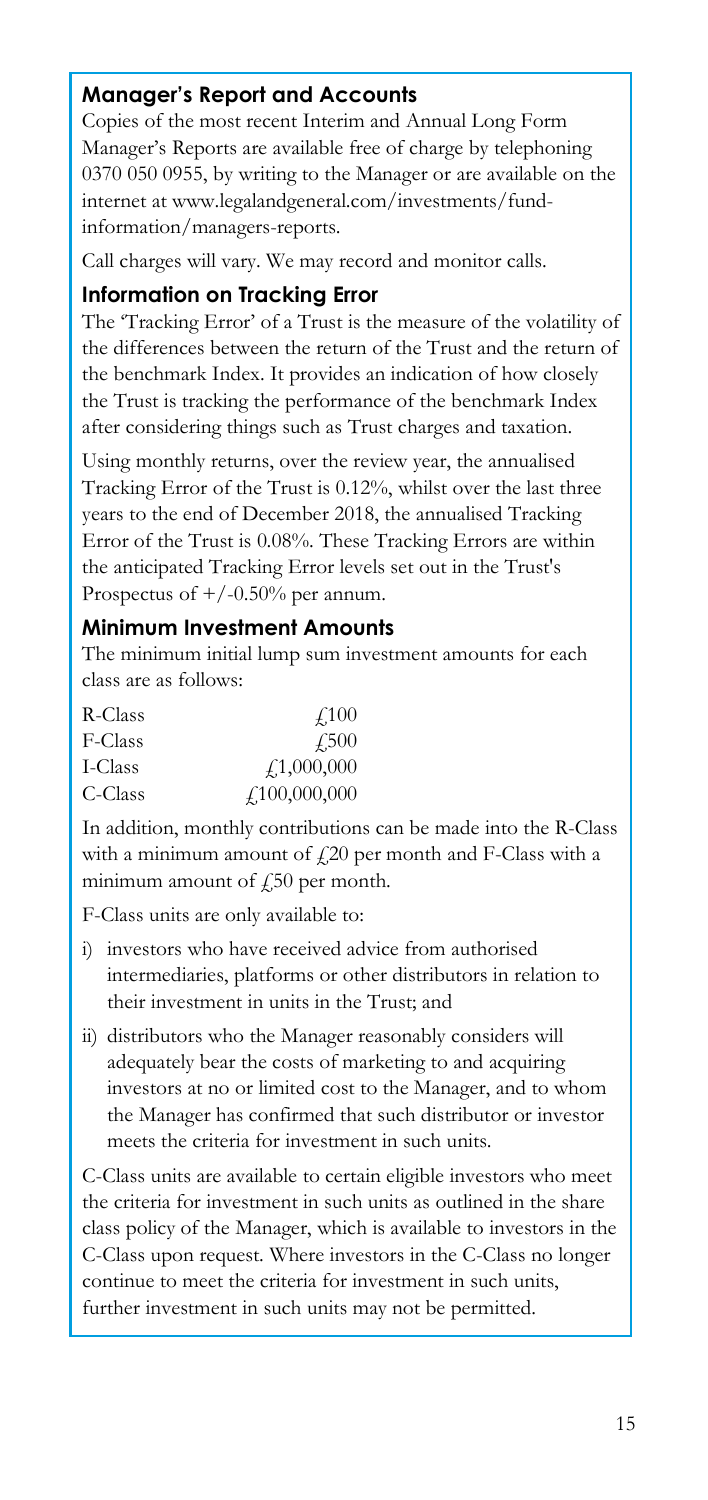## **Other Information**

The information in this report is designed to enable unitholders to understand how the Trust has performed during the year under review and how it is invested at the year end. Further information on the activities and performance of the Trust can be obtained by telephoning 0370 050 0955 or by writing to the Manager.

Call charges will vary. We may record and monitor calls.

## **Significant Changes**

## **Change in Fund Management Fee (FMF)**

With effect from 1 June 2018, the FMF for R-Class units have been reduced from 0.82% to 0.48%.

## **Change of Auditor**

With effect from 28 April 2018, PricewaterhouseCoopers LLP ceased to be Independent Auditors of the Trust and KPMG LLP have been appointed. The change of Auditor has no impact on the way the Trust is operated.

## **General Data Protection Regulation (GDPR)**

Legal & General takes your privacy very seriously. Under data protection legislation, we have classified ourselves as a 'data controller'. This means that we are subject to certain obligations relating to how we process personal data. These obligations include, without limitation, providing individuals with certain information regarding how we process their personal data.

We will use the personal data you have provided to us in connection with an investment in units of Legal & General US Index Trust, including your name, age, contact details, bank account details, transactions and the invested amount, and any information regarding the dealing in units in accordance with all applicable data protection laws and our Privacy Policy which is available from 25 May 2018 at www.lgim.com/UTMprivacy (or available upon request). Our Privacy Policy sets out, amongst other things, the purpose or purposes for which your personal data is collected and intended to be processed and also contains any other information prescribed by data protection legislation.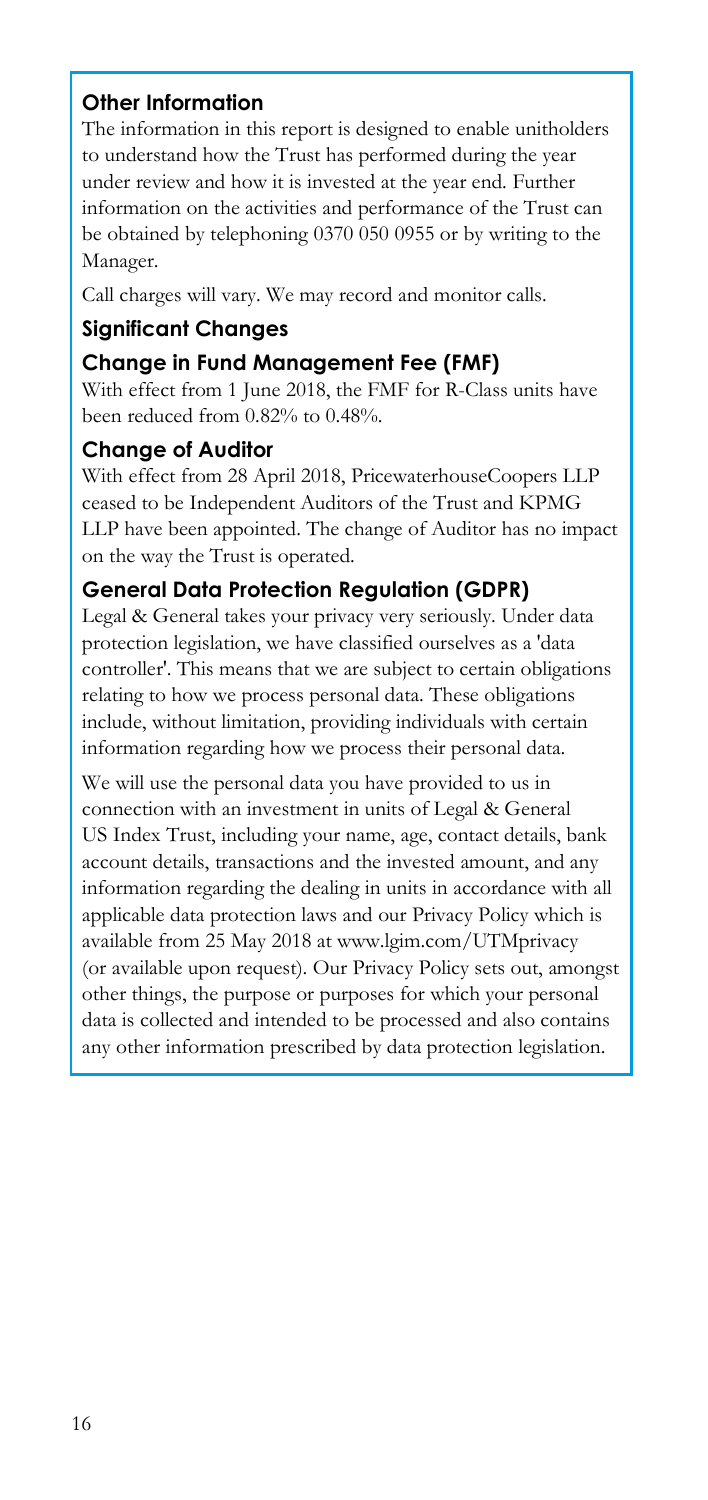## **Authorised Fund Manager**

Legal & General (Unit Trust Managers) Limited Registered in England and Wales No. 01009418 Registered office: One Coleman Street, London EC2R 5AA Telephone: 0370 050 3350 Authorised and regulated by the Financial Conduct Authority Call charges will vary. We may record and monitor calls. **Trustee** Northern Trust Global Services SE

Trustee and Depositary Services 50 Bank Street, Canary Wharf, London E14 5NT Authorised by the Prudential Regulation Authority and regulated by the Financial Conduct Authority and the Prudential Regulation Authority

### **Independent Auditors**

KPMG LLP 15 Canada Square, London E14 5GL